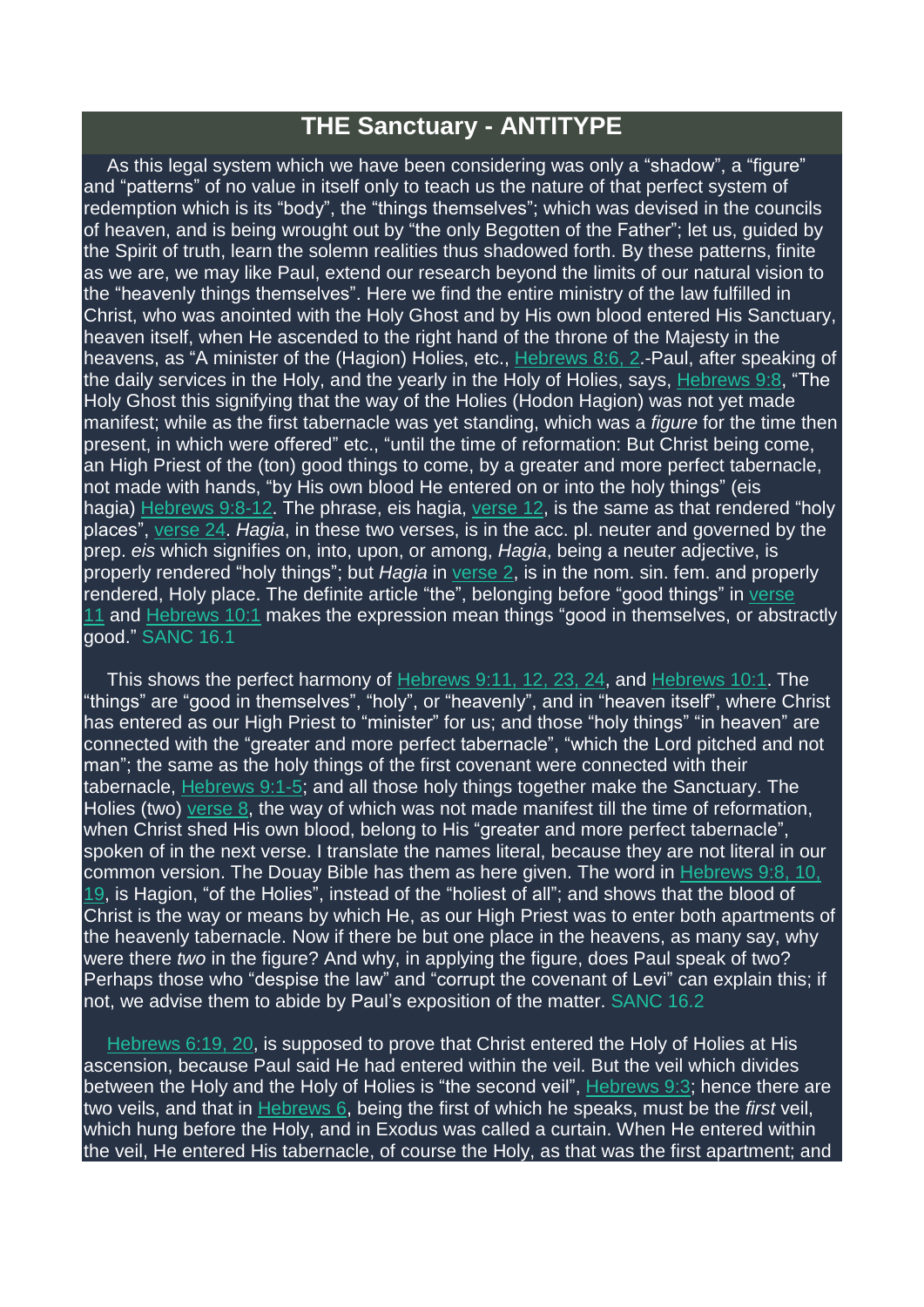our hope, as an anchor of the soul, enters within the veil, i.e., the atonement of both apartments, including both the forgiveness and the blotting out of sins. SANC 17.1

Those who hold that Christ entered the Holy of Holies at, and has been ministering therein ever since His ascension, also believe, as of course they must, that the atonement of the Gospel Dispensation is the antitype of the atonement made on the tenth day of the seventh month under the law. If this is so, the events of the legal tenth day, have had their antitypes during the Gospel Dispensation. The first event in the atonement service of that day, was the cleansing of the Sanctuary, as we have seen from [Leviticus](https://m.egwwritings.org/en/book/1965.6516#6516) 16. Then, upon their theory, the Sanctuary of the new covenant was cleansed in the early part of the Gospel Dispensation. SANC 17.2

Evidence is not wanting that neither the earth nor Palestine, their Sanctuaries, was then cleansed. I call them their Sanctuaries, for they are not the Lord's. But if the Lord's new covenant Sanctuary was then cleansed, the 2300 days ended then; but if they are years, which we all believe, they extend 1810 years beyond the 70 weeks, and the last of those weeks was the first of the new covenant or Gospel Dispensation. The fact that those days reach 1810 beyond the 70 weeks, and that the Sanctuary could not be cleansed till the end of those days, is demonstration that the antitype of the legal tenth day is not the Gospel Dispensation; Again, if the atonement of that day is typical of the atonement of the Gospel Dispensation, then the atonement made in the Holy, [Hebrews](https://m.egwwritings.org/en/book/1965.61425#61425) 9:6, previous to that day, was finished before the Gospel Dispensation began. It has been shown that that atonement was made for the *forgiveness of sins*, and I have found no evidence that such an atonement was made on tenth day of the seventh month. The Gospel Dispensation began with the preaching of Christ, and if it is the antitype of the legal tenth day, one of the two things is true; either the Saviour, instead of fulfilling, has destroyed the greater part of the law, the daily service of the Holy which occupied the whole year except one day, the tenth of the seventh month; or else He fulfilled the whole law except one three hundred and sixtieth part of it before the Gospel Dispensation began, and before He was anointed as the Messiah to fulfil the law and the prophets. One of these two conclusions is inevitable on the hypotheses that the Gospel Dispensation and the atonement made in it, is the antitype of the legal tenth day, and the atonement made in it. Upon which of these horns will they hang? If on the former, the declaration, "I came not to destroy the law", pierces them; but if they choose the latter, it then becomes them to prove that the law, which had a shadow of good things to come, was fulfilled within itself, that the shadow and substance filled the same place and time; also they will need to prove that the entire atonement for the *forgiveness of sins* was made before the Lamb was slain with whose blood the atonement was to be made. Now it must be clear to every one, that if the antitype of the yearly service [\(Hebrews](https://m.egwwritings.org/en/book/1965.61427#61427) 9:7), began at the first Advent, the antitype of the daily [\(Hebrews](https://m.egwwritings.org/en/book/1965.61425#61425) [9:6\)](https://m.egwwritings.org/en/book/1965.61425#61425), had been previously fulfilled; and, as the atonement for forgiveness was a part of that daily service, they are involved in the conclusion that there has been no forgiveness of sins under the Gospel Dispensation. Such a theory is wholly at war with the entire genius of the Gospel Dispensation, and stands rebuked, not only by Moses and Paul, but by the teaching and works of our Saviour and His commission to His apostles, by their subsequent teaching and the history of the Christian church. But again, they say the atonement was made and finished on Calvary, when the Lamb of God expired. So men have taught us, and so the churches and world believe; but it is none the more true or sacred on that account, if unsupported by Divine authority. Perhaps few or none who hold that opinion have ever tested the foundation on which it rests. SANC 17.3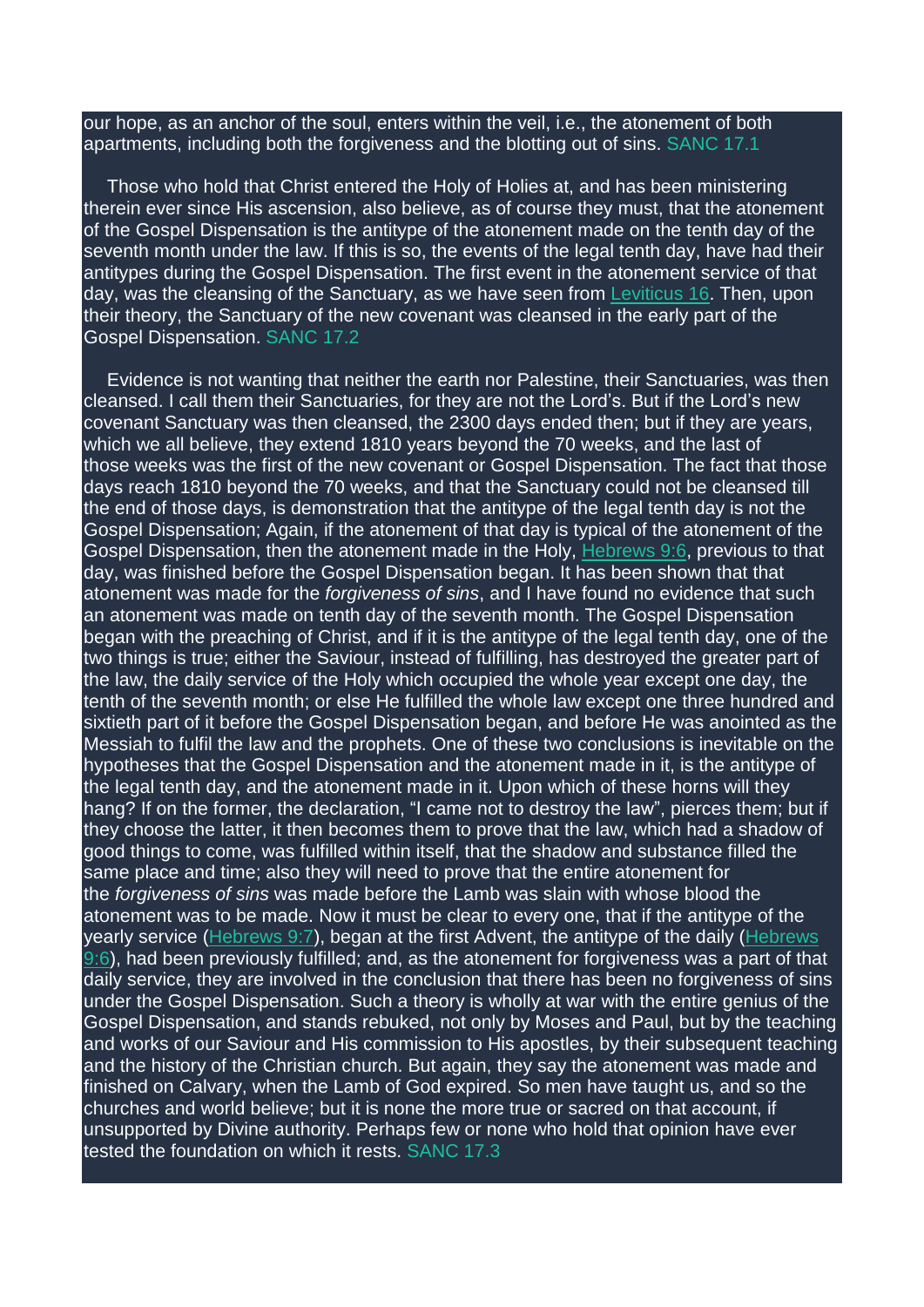1. If the atonement was made on Calvary, by whom was it made? The making of the atonement is the work of a Priest? but who officiated on Calvary?-Roman soldiers and wicked Jews. SANC 19.1

2. The *slaying* of the victim was not making the atonement: the sinner slew the victim, [Leviticus](https://m.egwwritings.org/en/book/1965.5692#5692) 4:1-4, 13-15, etc., after that the Priest took the blood and made the atonement. [Leviticus](https://m.egwwritings.org/en/book/1965.5700#5700) 4:5-12, 16-21. SANC 19.2

3. Christ was the appointed High Priest to make the atonement, and He certainly could not have acted in that capacity till after His resurrection, and we have no record of His doing any thing on earth after His resurrection, which could be called the atonement. SANC 19.3

4. The atonement was made in the Sanctuary, but Calvary was not such a place. SANC 19.4

5. He could not, according to [Hebrews](https://m.egwwritings.org/en/book/1965.61394#61394) 8:4, make the atonement while on earth. "If He were on earth, He should not be a Priest." The Levitical was the earthly priesthood, the Divine, the heavenly. SANC 19.5

6. Therefore, He did not begin the work of making the atonement, whatever the nature of that work may be, till after His ascension, when by His own blood He entered His heavenly Sanctuary for us. SANC 19.6

Let us now examine a few texts that appear to speak of the atonement as passed. [Romans](https://m.egwwritings.org/en/book/1965.57215#57215) 5:11; "By whom we have now received the atonement," (*margin*, reconciliation). This passage clearly shows a present possession of the atonement at that time the apostle wrote; but it by no means proves that the entire atonement was then in the past. SANC 19.7

When the Saviour was about to be taken up from His apostles, He "commanded them that they should not depart from Jerusalem, but wait for the promise of the Father," which came on the day of Pentecost when they were all "baptized with the Holy Ghost." Christ had entered His Father's house, the Sanctuary, as High Priest, and began His intercession for His people by "praying the Father" for "another Comforter", John [14:15,](https://m.egwwritings.org/en/book/1965.54423#54423) "and having received of the Father the promise of the Holy Ghost," Acts [2:33,](https://m.egwwritings.org/en/book/1965.55031#55031) He shed it down upon His waiting apostles. Then, in compliance with their commission, Peter, at the third hour of the day began to preach, "Repent, and be baptized every one of you in the name of Jesus Christ, for the remission of sins," Acts [2:38.](https://m.egwwritings.org/en/book/1965.55041#55041) This word remission, signifies forgiveness, pardon or more literally sending away of sins. SANC 19.8

Now put by the side of this text another on this point from his discourse at the ninth hour of the same day, Acts [3:19,](https://m.egwwritings.org/en/book/1965.55098#55098) "Repent ye therefore; and be converted that your sins may be blotted out when the times of refreshing shall come from the presence of the Lord." Here he exhorts to repentance and conversion (turning away from sins); for what purpose? "That your sins may be (future) blotted out." Every one can see that the blotting out of sins does not take place at repentance and conversion; but follows, and must of necessity be preceded by them. Repentance, conversion, and baptism had then become imperative duties in the present tense; and when performed, those doing them "washed away" [\(Acts](https://m.egwwritings.org/en/book/1965.56527#56527) [22:16\)](https://m.egwwritings.org/en/book/1965.56527#56527) remitted or sent away from them their sins. [\(Acts](https://m.egwwritings.org/en/book/1965.55021#55021) 2:28); and of course are forgiven and have "received the atonement"; but they had not received it entire at that time, because their sins were not yet blotted out. SANC 20.1

How far then had they advanced in the reconciling process? Just so far as the individual under the law had when he had confessed his sin, brought his victim to the door of the tabernacle, laid his hand upon it and slain it, and the priest had with its blood entered the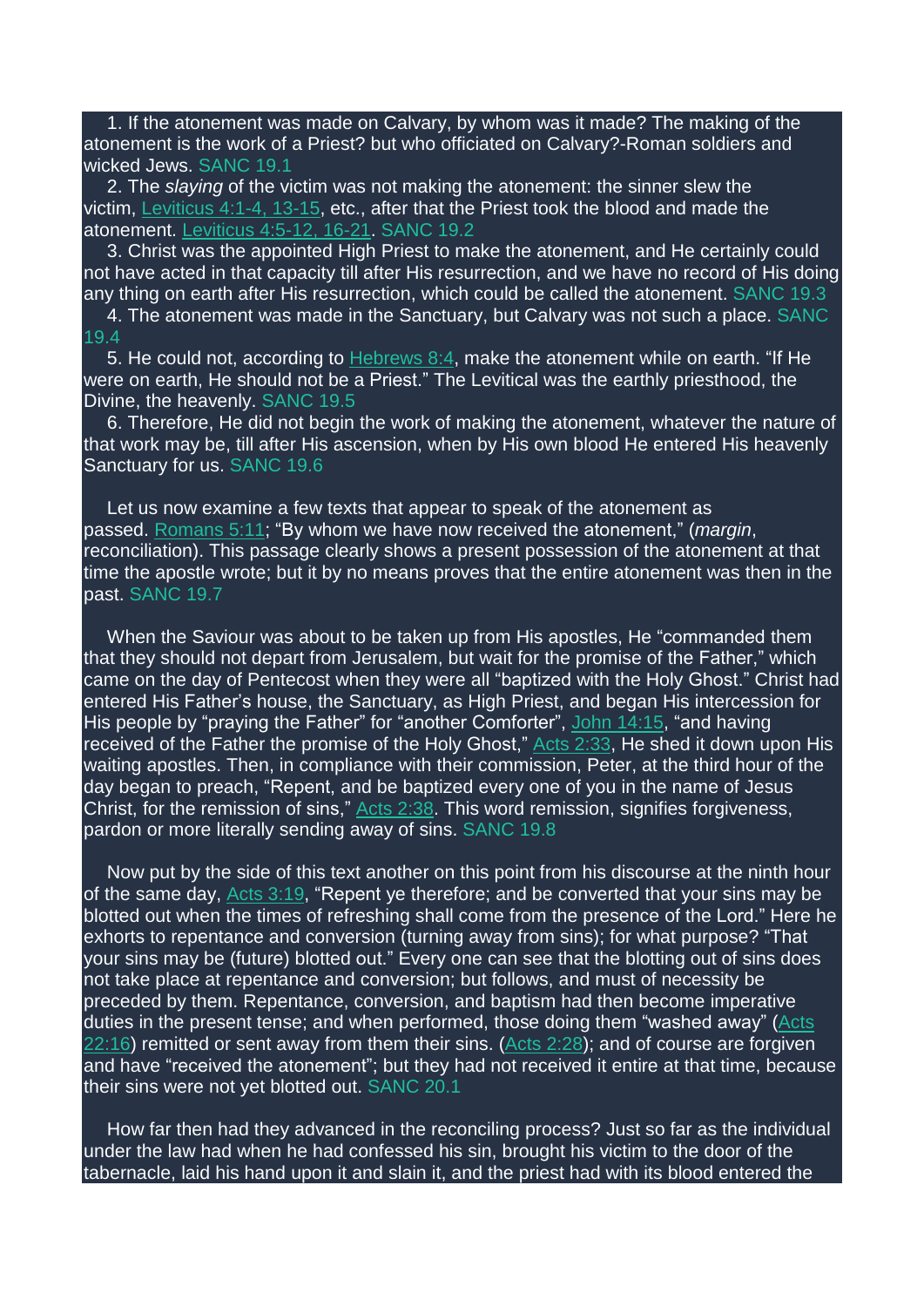Holy and sprinkled it before the veil and upon the altar and thus made an atonement for him, and he was forgiven. Only that was the type, and this the reality. That prepared for the cleansing of the great day of atonement, this for the blotting out of sins "when the times of refreshing shall come from the presence of the Lord, and He shall send Jesus." Hence, "by whom we have now received the atonement" is the same as "by whom we have received forgiveness of sin." At this point the man is "made free from sin." The Lamb on Calvary's cross is our victim slain; "Jesus the Mediator of the new Covenant" "in the heavens" is our interceding High Priest, making atonement with His own blood, by and with which He entered there. The essence of the process is the same as in the "shadow". *First*, Convinced of sin; *Second*, Repentance and Confession; *Third*, Present the Divine sacrifice bleeding. This done in faith and sincerity we can do no more, no more is required. SANC 20.2

Then in the heavenly Sanctuary our High Priest with his own blood makes the atonement and we are forgiven. 1 [Peter](https://m.egwwritings.org/en/book/1965.62062#62062) 2:24; "Who His own self bare our sins in His own body on the tree." See also [Matthew](https://m.egwwritings.org/en/book/1965.47704#47704) 8:17; Isaiah [53:4-12.](https://m.egwwritings.org/en/book/1965.38188#38188) His body is the "one sacrifice" for repenting mortals, to which their sins are imputed, and through whose blood in the hands of an active Priest they are conveyed to the heavenly Sanctuary. That was offered "once for all", "on the tree"; and all who would avail themselves of its merits must *through faith*, there receive it as theirs, bleeding at the hands of sinful mortals like themselves. After thus obtaining the atonement of forgiveness we must "maintain good works", not the *"deeds of the law*"; but *"being dead to sin* should *live unto righteousness*." This work we all understand to be peculiar to the Gospel Dispensation. SANC 20.3

An inferential objection arises, which in many minds overwhelms any amount of Bible argument on this point. It is, New Jerusalem cannot be defiled, hence needs no cleansing; therefore, New Jerusalem is not the Sanctuary. A very summary process of inferential deduction truly, especially for those who have said so much on the insufficiency of mere inferential testimony. We would advise them to review the grounds of their faith, and see how many and strong arguments they have for the earth or Palestine being the Sanctuary. and how many objections to the Sanctuary of the new covenant being where its Priest is, that are not entirely inferential; and then in place of their inferences, take the plain testimony of the Word and teach it. But how was the Sanctuary defiled? SANC 21.1

The Sanctuary of the Old Testament, being on earth, could be, and was, defiled in various ways-by an unclean person entering it; "She shall touch no hallowed thing, nor come into the Sanctuary, until the days of her purifying be fulfilled;" [Leviticus](https://m.egwwritings.org/en/book/1965.6204#6204) 12:4. It could be profaned by the high priest going out of it, while the anointing oil was upon him, for the dead; [\(Leviticus](https://m.egwwritings.org/en/book/1965.6831#6831) 21:12) by a man's negotiating to purify himself; see [Numbers](https://m.egwwritings.org/en/book/1965.8761#8761) 19:20. All the chief of the priests and of the people polluted it by transgressing very much after all the abominations of the heathen; 2 [Chronicles](https://m.egwwritings.org/en/book/1965.24434#24434) 36:14. "Surely, because thou hast defiled My Sanctuary with all thy detestable things, and with all thine abominations (idolatry), therefore will I diminish thee." [Ezekiel](https://m.egwwritings.org/en/book/1965.41950#41950) 5:11. SANC 21.2

Moreover this they have done unto Me; they have defiled My Sanctuary in the same day, and have profaned My Sabbaths: for when they had slain their children to their idols, then they came the same day into My Sanctuary to profane it; [Ezekiel](https://m.egwwritings.org/en/book/1965.42944#42944) 23:38, 39. "Her priests have polluted the Sanctuary; they have done violence to the law." [Zephaniah](https://m.egwwritings.org/en/book/1965.46596#46596) 3:4. Antiochus polluted it by offering swine flesh upon its altar, 1 Maccabees 1:20-24. From these texts we can clearly see, that it was moral rather than physical uncleanness that defiled the Sanctuary in the sight of the Lord. True, it did become physically unclean, but